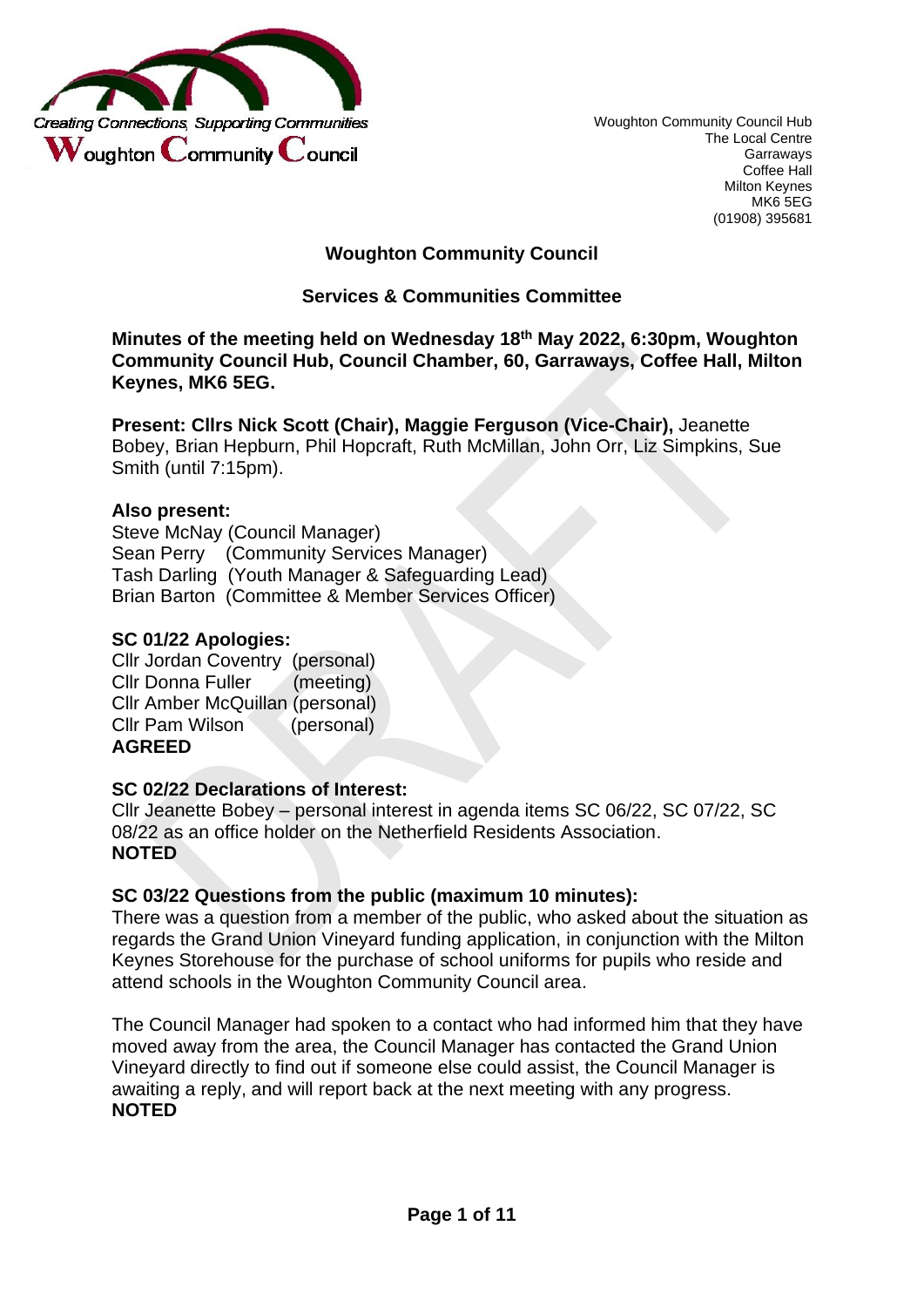# **SC 04/22 Chairs announcements:**

The Chair informed the meeting that there are various Jubilee events happening throughout the Woughton Community Council area, and it would be good if all committee members could attend as many events as possible.

The Coffee Hall Residents Association are holding their Jubilee event on Thursday 2 nd June 2022 between 2:00pm – 9:00pm. **NOTED** 

## **SC 05/22 Minutes of previous meetings:**

The minutes of the previous meetings were held on:

- a) Wednesday 20<sup>th</sup> April 2022
- b) Tuesday 3<sup>rd</sup> May 2022 (special meeting)

Were **AGREED** as a true and correct record and was signed by the Chair.

## **Communities and Environment Fund Application(s)**

**Cllr Jeanette Bobey declared a personal interest in this agenda item as an office holder on the Netherfield Residents Association.** 

### **SC 06/22 Netherfield Residents Association:**

Application received for £500 towards coach hire for a trip to Great Yarmouth. **RESOLVED** 

**To award £500 towards coach hire for a trip to Great Yarmouth.**

## **SC 07/22 Netherfield Residents Association:**

Application received for £500 towards coach hire for a trip to Skegness. **RESOLVED** 

**To award £500 towards coach hire for a trip to Skegness.**

## **SC 08/22 Netherfield Residents Association:**

Application received for £260 towards coach hire for a trip to Stratford Upon Avon. **RESOLVED** 

**To award £260 towards coach hire for a trip to Stratford Upon Avon.** 

## **Reports**

**SC 09/22 To update the committee on the current budgets headings:**  The Council Manager updated the committee on the current budget headings.

There was a request at the last meeting that this committee should receive budget updates on the services that it oversees. The Council Manager said that this is the first attempt at providing this information and feedback is welcomed in terms of what and how the committee might like to see presented in future meetings.

There are many budget headings which cover elements of this committee's oversight.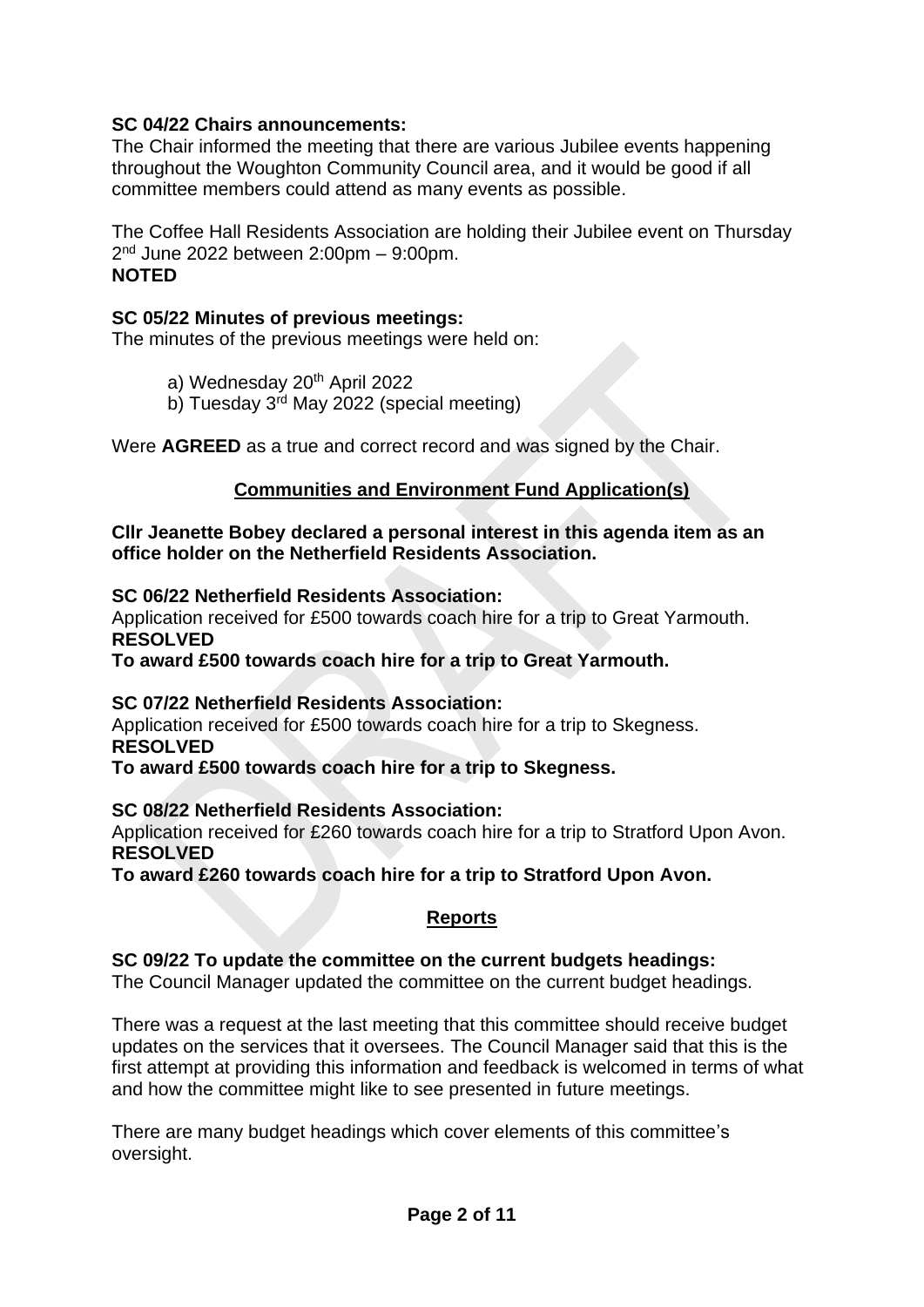The different headings include any specific Service Plan items too, these are the ones that have codes that start 'SP'.

# **Community**

Which includes advice, wellbeing, events, community development, engagement and the community café, larder and fridge food projects. relatively little spend anywhere at this point, other than the annual payments to resident association's and some payments made from the communities & environment fund. The payments made for Jubilee celebrations are also noted.

## **Environment**

This includes the Environment staffing, again, relatively small spend at this point. Running costs are linked to the Depot on Fishermead (annual rent, service charges, utilities, etc.) but otherwise within budget.

# **Youth**

Nothing of note, other than the significant spend in item '86 listed as Services Budget'. This is a payment for Forest School training, to enable the service to deliver this approach in future. Other than that, the additional income element is helpful, the Holidays and Activities Fund (HAF) from the Department of Education (DoE) enables additional services and support.

The Community Centre budgets have not been included but can be if felt appropriate.

Cllr Brian Hepburn asked for a breakdown of costs for youth activities for each estate, and how many young people attend activities at the youth centre at 95, Jonathans on Coffee Hall? The Council Manager replied that there are various activities for young people on each estate, including Beanhill where Milton Keynes Council has withdrawn its youth service provision at the Moorlands Centre without notice, the Council Manager said that he was happy to have a further conversation on this matter, Cllr Hepburn said that Beanhill residents wanted additional activities on their estate, the Council Manager replied that any requests would be looked at and would be provided subject to available resources. The Youth Manager said she has the data available as regards attendance at youth events. **RESOLVED** 

- **1. That the committee notes the report.**
- **2. That the committee asks any questions regarding the content and overall budgets.**
- **3. That the committee agrees to quarterly budget reports for meetings held in July and October 2022 and January and April 2023.**

## **SC 10/22 To make proposals for changes to the Communities and Environment Fund and associated alterations to the guidance notes:**

The Council Manager said that discussions have taken place regarding changes to the guidance notes and the administration of the Community & Environment fund which were previously known as "Grant Aid".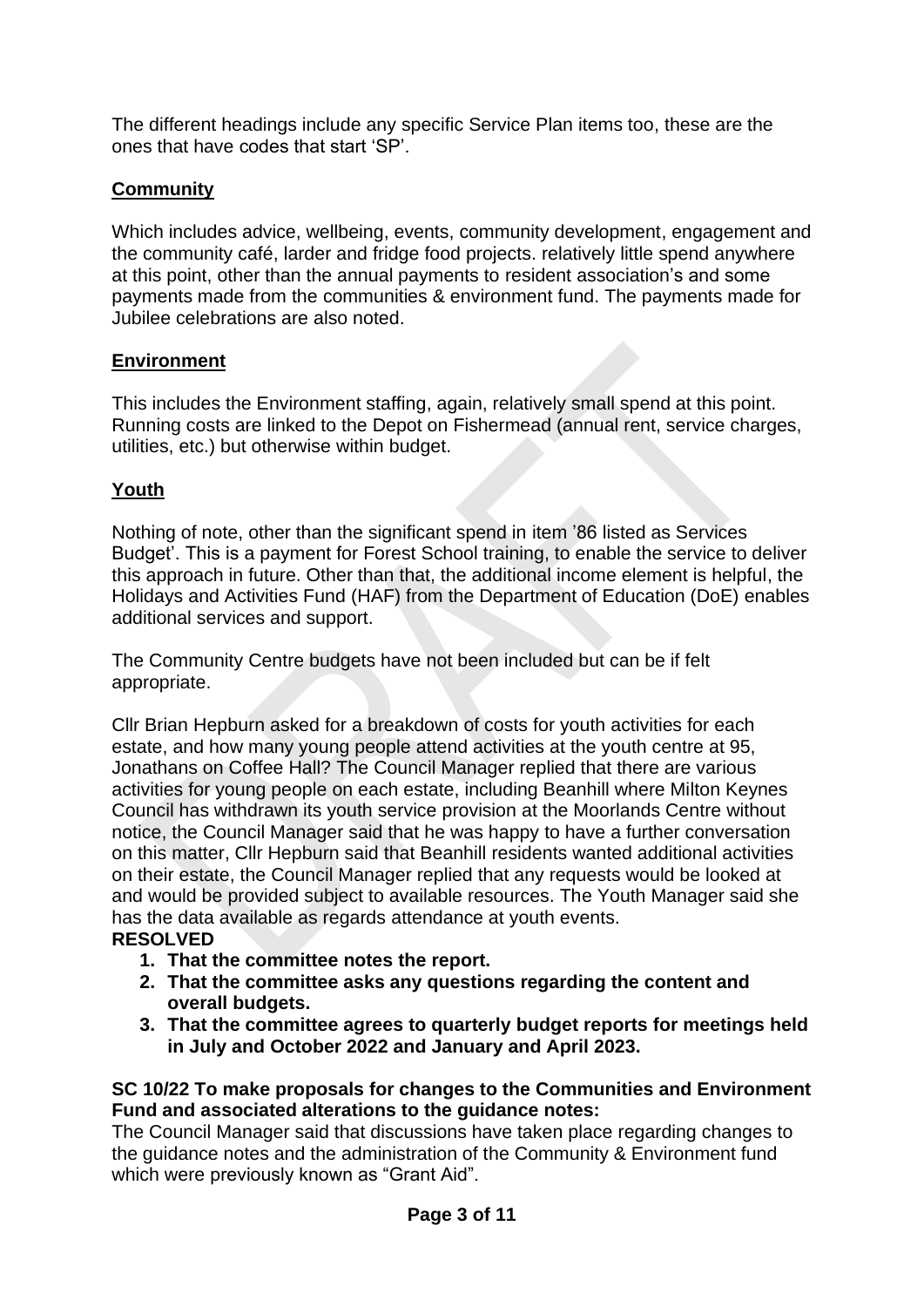It was suggested that no applicant with a turnover of more than £100,000, and or more than £2,500 in the bank, unless there is a justification for this (such as reserves that are committed and or restricted), should be awarded any monies, after some discussion it was agreed to change these figures from £100,000 to £25,000 and from £2,500 to £4,000.

The guidance notes will be amended so that there is a removal of all mentions of scoring an application, the addition of further restrictions on applications due to turnover and reserves, and a flow chart highlighting the different steps in processing an application.

The committee felt that proof of turnover and the amount in the bank account is required and confirmation that this information has been provided by use of a tick box on the application form, to also not limit the amount of coach trips and look at each application on its merits.

The application form and guidance notes mentions the objectives that each applicant should meet which are, youth, food and advice, after some discussion it was agreed to add a further objective "building communities".

# **RESOLVED**

- **1. That the committee notes the report and attached documents.**
- **2. That the committee decides on the following additional elements for applicants:**
	- **a. That any group with a turnover of £25,000 or more is ineligible**
	- **b. That any group with a reserve of £4,000 or more is ineligible (NB unrestricted reserves)**
	- **c. That these restrictions will only be waived in exceptional circumstances.**
- **3. That the committee agrees that any applications will be screened by officers to ensure that they are compliant with the guidance (e.g. all documents are provided, that applicants have explained any anomalies, that further funding has been sought, etc.) and then sent to Committee for a decision.**
- **4. That the committee also sees feedback / evaluation forms from every application.**
- **5. That the committee considers an annual 'Charity of the Year' where any fundraising efforts can be placed OR agrees that the Kevin Wilson Woughton Trust continues to be the default option.**

## **Cllr Sue Smith left the meeting at 7:15pm.**

## **SC 11/22 To review the 2022/2023 Service Plan:**

The Council Manager updated the meeting on each of the items in the 2022/2023 Service Plan.

## **Advice and representation:**

A new officer is in post, drop in sessions are happening at Family Centres, they are getting increasingly busy. Two (2) volunteers are also involved, work to be undertaken to fully embed and have a collective and collaborative approach, utilising the expertise on offer.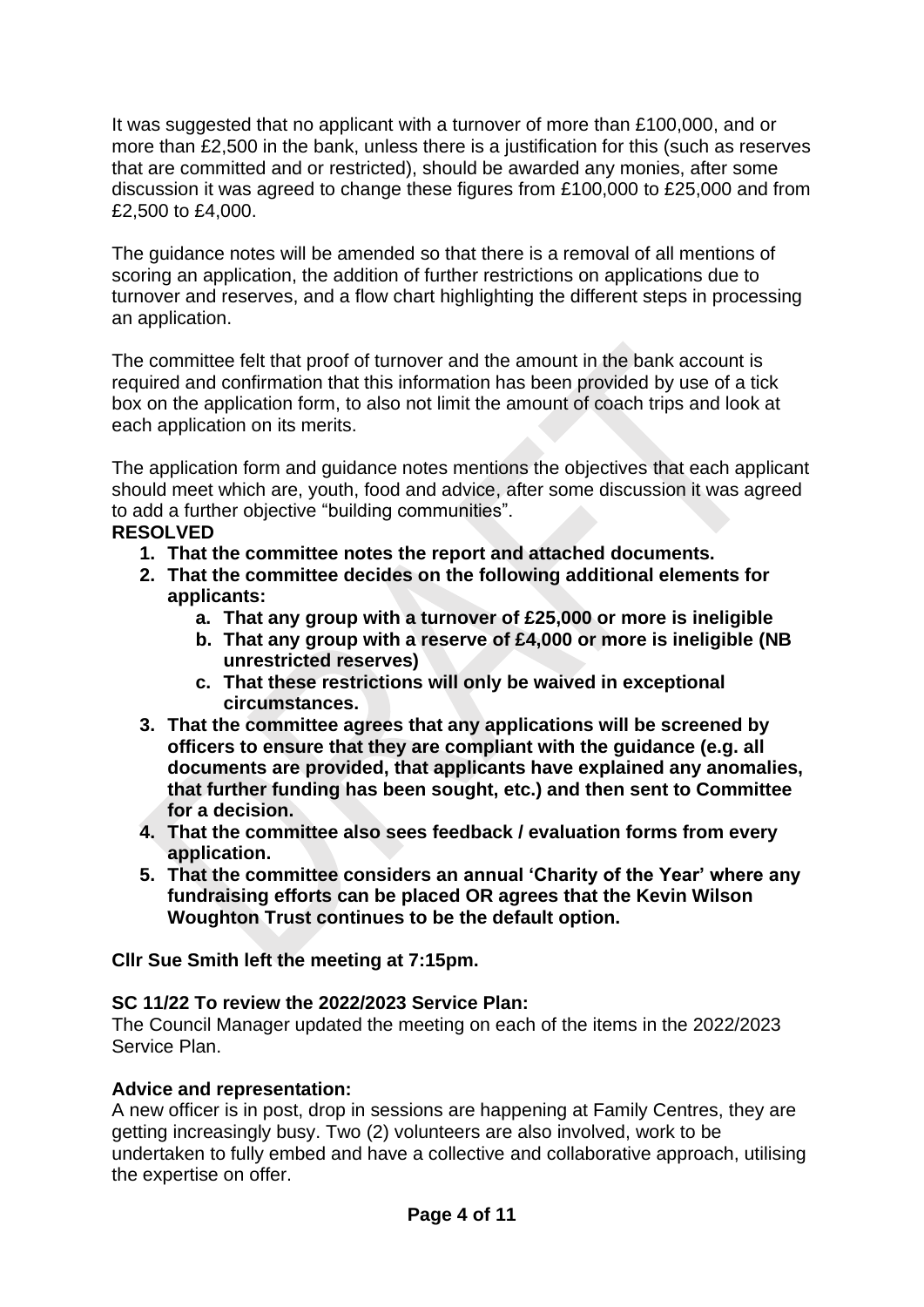## **Community Building and engagement:**

Series of events planned, with some changes made to the previously discussed items the jubilee now has a series of local events across the Woughton Community Council area and significantly more small events happening.

## **Training, employment, and education:**

A proposal from the MK Dons SET to continue to deliver some partnership work around employment, etc. to come to the Services & Community Committee when ready. Job Club is back and mostly running, awaiting clarification from Milton Keynes Council as to value. New library in Netherfield potentially a suitable venue for this type of work.

## **Fly-tipping and waste management:**

Some positive steps taken, with fixed penalty notices issued, a far more proactive approach from Milton Keynes Council and ongoing work to reduce the impact of antisocial waste behaviour.

The Environment Team continue to work around education, with regular updates and improved website presence, as well as a standing item within the Woughton Gazette. Litter picks have taken place on Peartree Bridge, Beanhill (weekly via the Residents Association), Netherfield (monthly via the Residents Association). Further work is being planned to expand into other estates, with monthly Woughton Community Council events. The Peartree Bridge litter pick was limited in terms of resident engagement.

## **Landscaping:**

Plans are in place for a less intensive, more ecological approach with this contract.

Proposal made regarding the 'infrastructure' improvements money that was offered by Milton Keynes Council, but timescales look 'flexible' on this.

Depot site is progressing. Some funding has been identified to help with the costs of this and the transfer of the land has been approved, this can happen quite quickly.

Positive start to the season, with the tractor really proving its worth over the past winter and huge inroads made to reduce issues this year. Mowing continues to be going reasonably well, despite the usual repairs and maintenance issues.

# **Community growing space:**

*"To continue to develop the space behind Rochfords to create growing and additional Woughton Community Council resources space."* The Land registry are 'fast tracking' this application due to the lottery grant issue, so hopefully there will be a quick resolution.

Positive response from the Big Lottery and some funding for fencing already agreed via CIF.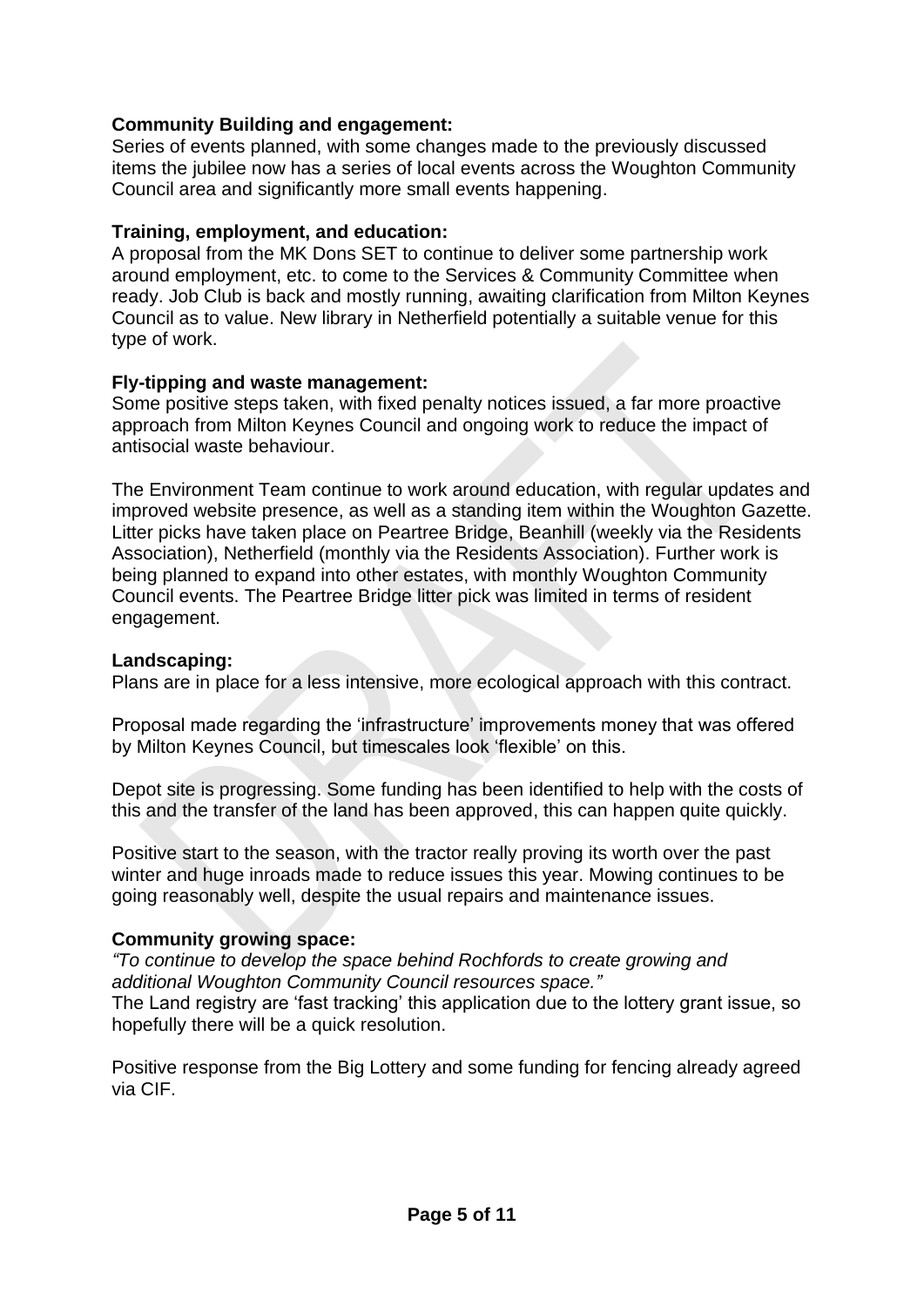## **'Geeks in Sheds' / Library of Things / repair café:**

*"To look at how we can reduce waste of items, repairing where possible, supporting people to develop new skills and creating a 'library' of items, mostly occasional use, that can be borrowed by residents."*

No progress, awaiting the depot site delivery.

### **Blue Light Discos:**

No action on this as yet.

### **More 'cultural' events:**

Some steps towards this with attendance at the Community Iftar, but much still to do. Additional focus needed over the coming months.

### **Community Choir:**

No action on this as yet.

#### **Local market:**

No action on this as yet.

### **Arts and Heritage trails:**

A route has been identified and walked, with some excellent resources already present (e.g. street art, Jed's Trail, Community Garden, etc.) that covers Tinkers Bridge and Netherfield. Talking with Milton Keynes Council regarding the 'Love Exploring' app to get this started, but some permission, remedial work and potentially new art installation to be considered.

#### **Community Boxing:**

Working with the existing group, there is now an established space in the Eaglestone Activity Centre. Further work needed to improve and develop this, in agreement with the Services & Community Committee, as part of the Improvement Plan.

## **Item from the previous Youth Service Plan:**

YIS offering a Wellbeing Hub at No 95 Jonathans on Coffee Hall. Other updates to follow.

#### **Library provision:**

A Library is in place and open. Limited in scope and scale and can be built upon. Ideas for additional use of that space are welcome to bring people in and ensure it is used.

## **Community Centre development plan:**

Issues have been identified and a project plan being prepared with clear priorities.

#### **Jubilee Carnival:**

No carnival, as limited interest. However, numerous events planned across the Woughton Community Council area, including a beacon lighting at the Hub.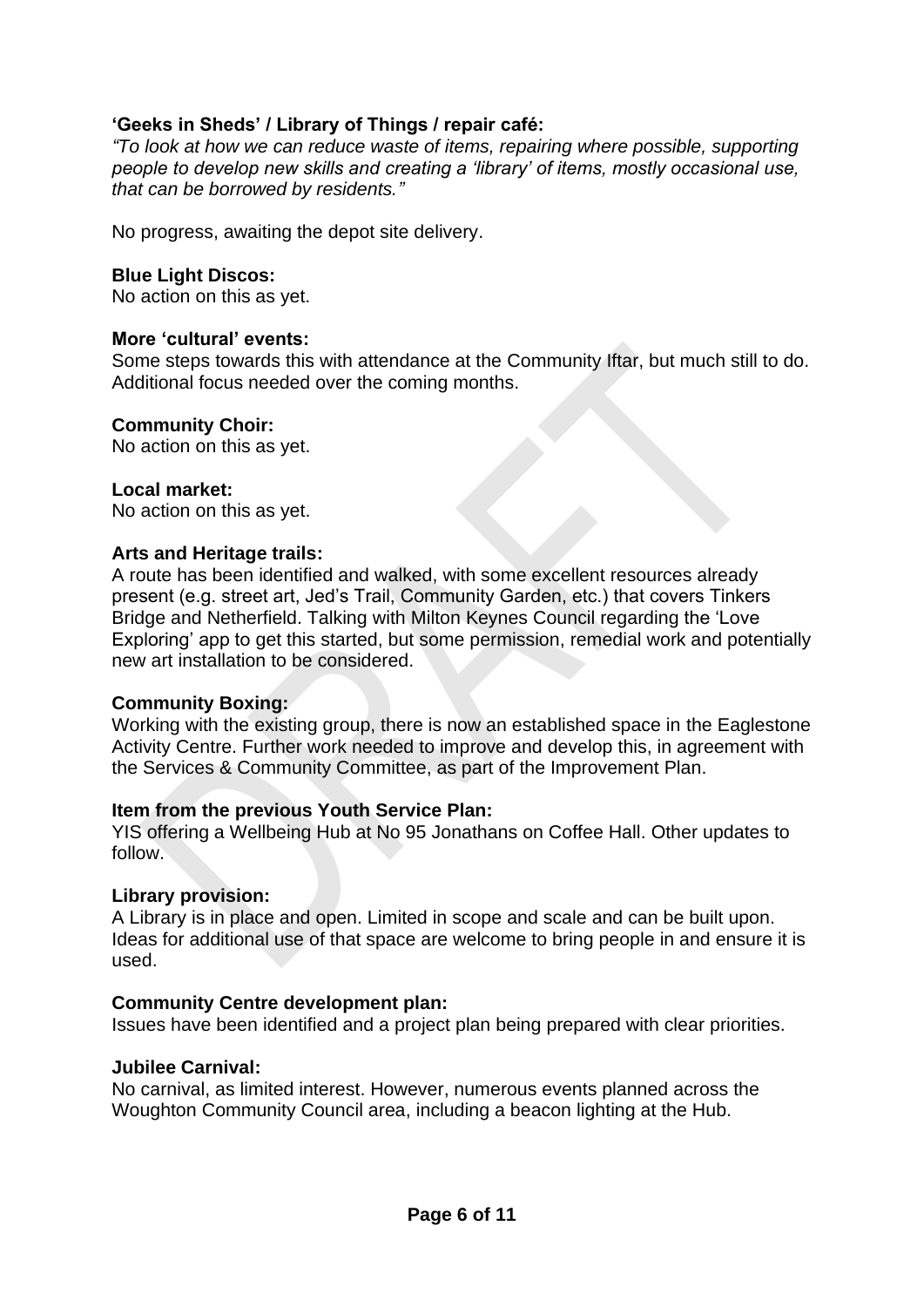# **CCTV:**

*"To make further use of CCTV across the Woughton Community Council area, to assist with the management and reduction of anti social behaviour, fly tipping, etc."*

No action on this as yet. **NOTED** 

# **SC 12/22 To review the Early Years, Children and Education policy paper:**

The Council Manager informed the meeting that the policy was written to detail the Woughton Community Council position on early years provision, following concerns about primary schools, nursery provision and similar. The policy has expanded to include education at all levels and reflects the diversity of provision across the Community Council area.

There have been some minor changes made to the policy at this review, predominantly covering the transfer of the nursery provision at Hedgerows Children's Centre based on Netherfield to a private provider.

Otherwise, it is felt that the policy continues to reflect the position of the council. **RESOLVED**

- **1. That the committee notes the report and the associated paper.**
- **2. That the committee agrees to the small revisions.**
- **3. That the policy paper is further reviewed in two years, or when any significant changes happen if sooner.**

# **SC 13/22 To provide updates on various services & partnership projects/work:**

The Council Manager informed the meeting that It was agreed at the Annual Meeting that there would be some key updates at each meeting, as 'standing items' on the agenda. This included:

- Partnerships update
- Community Safety update
- Public Realm update

# *Partnerships Update:*

The aim is to have a database of current partnerships that can help to deliver the key parts of the organisations plans. It is also important that to share the bonus's that come through these links. It was also agreed to provide partnership updates at this committee on a regular basis.

Milton Keynes College continue to support the Community Food delivery, with students and support staff in attendance regularly.

Milton Keynes Dons SET offer a variety of elements, from the employment support to healthy lifestyles elements, to food donations. There are new proposals for them to help support the service. plan aspirations in terms of employment work, but this may incur costs (to be confirmed). There is also a proposal for a new scheme to help address healthy living, again, awaiting a proposal from them.

APA (All People Active) are also doing some work around football and activities.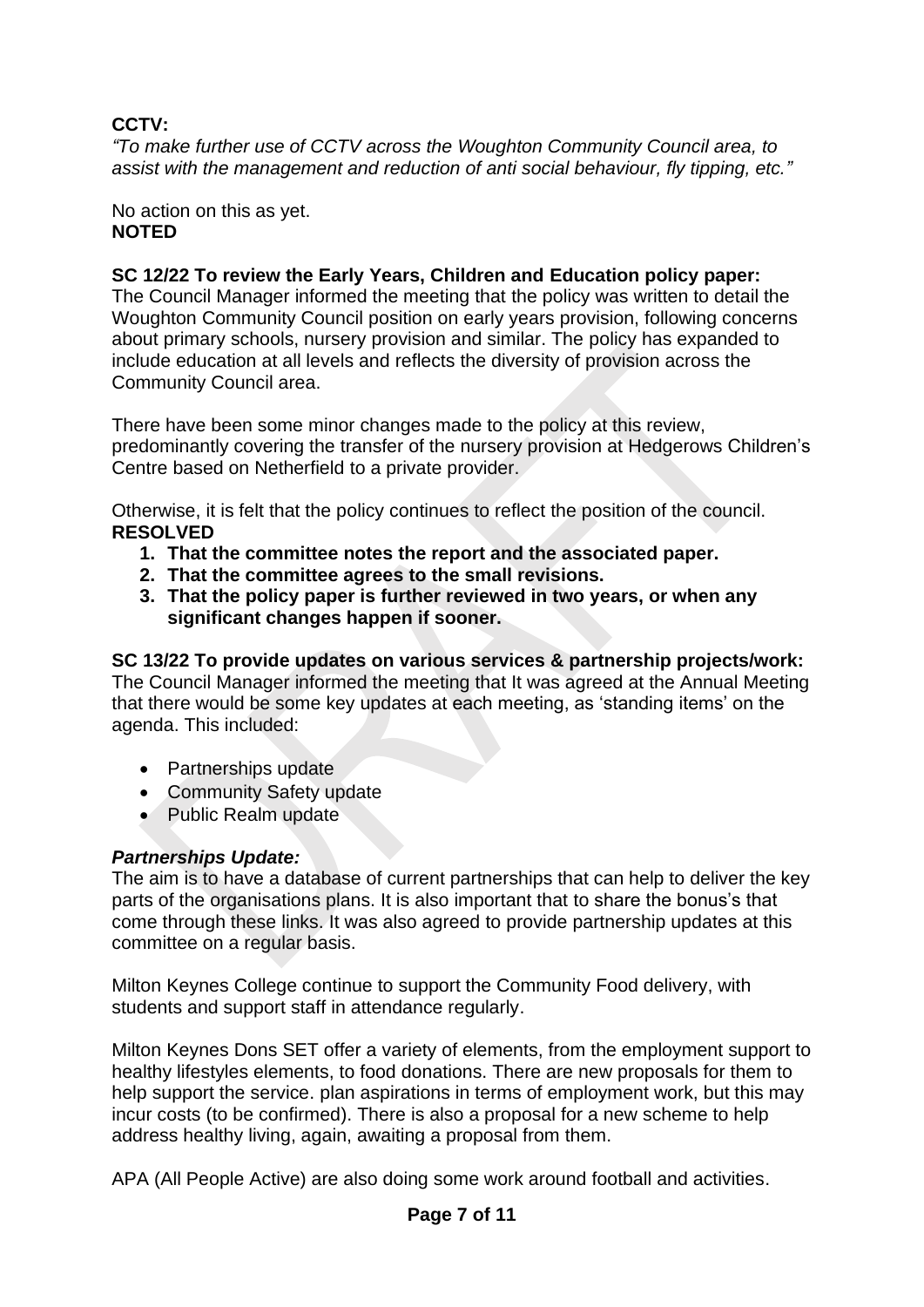Phoenix Arts have done some excellent work to engage young people in performing arts and form a useful part of funding applications for holiday schemes. Some real potential for this to spread and increase delivery.

More generally, the Chairs Awards gave a good opportunity to build some positive relationships and build upon some existing ones. There are, of course, many other partnerships that are welcome and useful to both parties, there are plans to develop a list that includes all partners, and where necessary to put formal agreements in place.

# *Community Safety Update*

There are ongoing concerns about the situation with the local police, specifically around community policing. There has been a perceived increase in more serious incidents, with weapons and significant injuries inflicted. There was an offer of a Knife Amnesty Bin, but this was felt ill considered in terms of risk to officers and the public, so further discussions were requested this has yet to be responded to by Thames Valley Police. As a result of this, a request has been made at the last Full Council meeting that a Senior Thames Valley Police Officer is invited to attend a Full Council meeting for discussions about this and wider concerns.

Parking issues continue to be a significant issue locally, with the regular problems on Fridays on Coffee Hall, regular issues at school start and end times across the Community Council area, increasing parking issues coming from the Milton Keynes University Hospital once again (affecting the Eaglestone, Netherfield and other estates), there has been discussions with Milton Keynes Council, Highways Directorate and Thames Valley Police liaison officers around this and some potential for changes in some areas. However, a considered and encompassing plan that covers the area is needed and is the objective of Woughton Community Council.

# *Public Realm Update*

The Council Manager is awaiting a response from Milton Keynes Council's Highways Directorate regarding:

The use of the donated salt bins to replace damaged Milton Keynes Council bins and

The use of the yellow salt bins to increase the number of bins within the area.

Other elements of the Service Plan that link to the public realm include:

The Arts and heritage trail, with good engagement with Milton Keynes Council and potentially the Arts and Heritage group. This is an initial idea with a trail that runs from the Tinkers Bridge Local Centre (which covers some of the under passes, that has been used by artists and the Tinkers Bridge Meeting Place) down the newly laid path by the canal and then through to Netherfield, past Jed's Trail, the community gardens, ABC and the Owl and Pussycat Parks and then round to back to the start.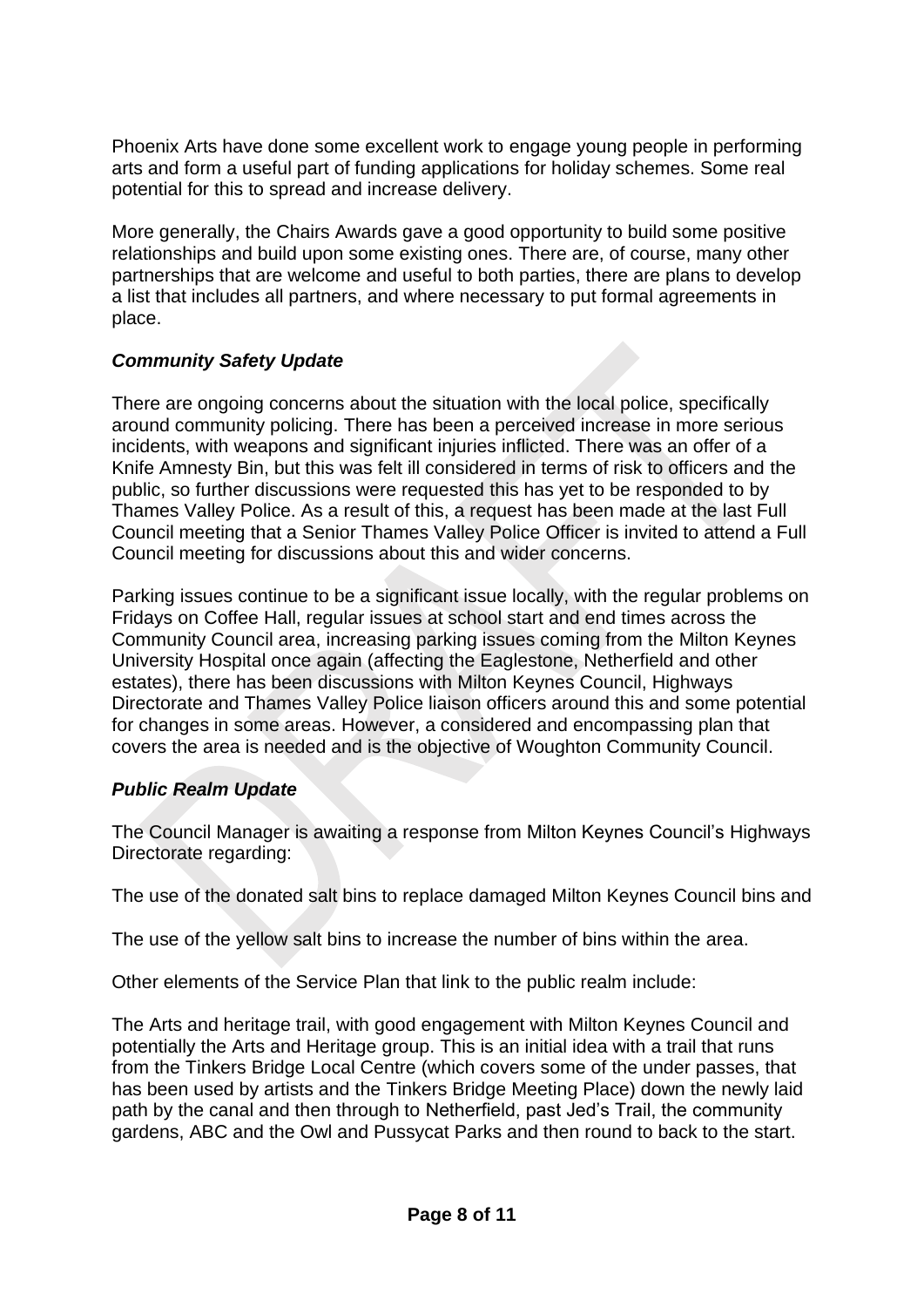Fly tipping and waste management. This is an area that, whilst there has seen some positive improvement, remains a massive issue, as reflected in the Full Council discussions. The Full Council meeting members wanted:

- Unrestricted access to the tips (the removal of the need to book for Milton Keynes residents)
- Increased use of CCTV around fly tipping hot spots, CIIr Fuller will be providing a list of hotspots to the Milton Keynes Council cabinet member
- More enforcement (it feels that this is possible with the new officers employed by Milton Keynes Council), three (3) Fix Penalty Notice's (FPN) have been issued have all been paid and there are three (3) current prosecutions that are progressing, in part as a result of the work that the environment team has undertaken.

If there are any actions that the committee feels are needed in respect of these updates, members are encouraged to suggest and or propose a motion.

If there are specific things that the committee would like to see as part of this update, that links to the Terms of Reference and expectations, members are requested to let the Council Manager know.

# **RESOLVED**

- **1. That the committee notes the report.**
- **2. That the committee provides any other partnerships and agreements that they have, to enable an up to date list of partners and links.**
- **3. That a regular update is provided on the positive impacts of partnerships where appropriate.**
- **4. That the committee considers any elements of the three 'update' areas that they would like included on an ongoing basis.**
- **5. That the committee agrees to a formal request to Thames Valley Police to attend a Full Council meeting to discuss the concerns expressed around knife amnesty bins and other elements.**

## **SC 14/22 To update the committee of the plans for the delivery of youth services across the Woughton Community Council area for the Summer of 2022:**

The Youth Services Manager informed the meeting about the proposed summer activities and the additional Play Ranger schemes if a grant bid is successful to the Department of Education (DoE) Holidays and Activities Fund (HAF) funding, and is awaiting a response, and there is a contingency plan if unsuccessful.

The full planned programme is available in the supporting papers. Items listed in green are activities that will be taking place, items listed in blue are activities that will take place subject to funding being provided.

The Youth Services Manager is negotiating with the Charles Warren Academy (as many families living in the Woughton Community Council area are schooled there) and Simpson & Ashland Parish Council, so as the Youth Service can recoup some of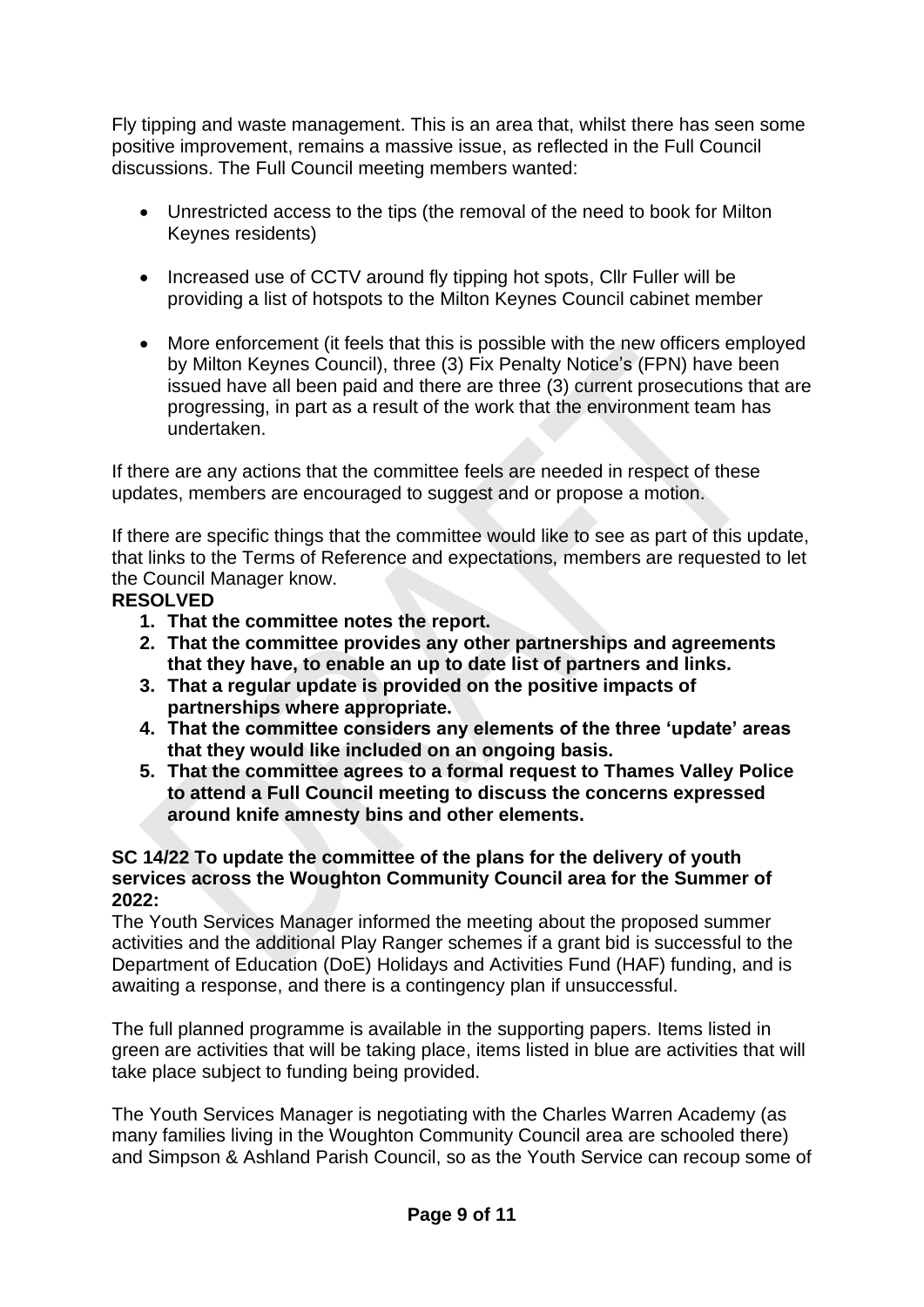the cost for one Play Ranger session a week by opening it to children and young people from both areas.

# **RESOLVED**

- **1. That the committee notes the report.**
- **2. That the committee notes a grant application has been submitted to Milton Keynes Council for Department of Education (DoE) Holidays and Activities Fund (HAF) funding to enhance the youth services offer but is not yet confirmed.**
- **3. That members have an opportunity to raise questions and gain greater insight into the proposed youth services offer from the Youth Manager if desired.**

## **SC 15/22 To update the Services Committee on Residents Associations, Community Engagement and Planned Events:**

The Community Services Manager updated the committee on the following:

# **Community Engagement and Planned Events**

# **Leadenhall Residents Association:**

The Annual General Meeting is taking place on Saturday 28<sup>th</sup> May 2022.

# **Coffee Hall Residents Association:**

There was a recent trip to the Black Country Living Museum. An Easter event was held on Saturday 16<sup>th</sup> April 2022, including flower bed refurbishment, Easter egg hunt and barbecue. A Jubilee event is planned for Thursday 2<sup>nd</sup> June 2022. The Annual General Meeting is taking place at the end of May 2022.

# **Eaglestone Residents Association:**

The Annual General Meeting was held on Wednesday 27<sup>th</sup> April 2022. An Easter Window Display Competition was held during April 2022. A Kite Festival is planned for Thursday 2nd June 2022 as part of the Jubilee celebrations.

# **Beanhill Residents Association:**

They are continuing to run events in the community, for example Bingo, Karaoke, Litter Picks. A trip to Skegness is planned for Sunday 28<sup>th</sup> August 2022.

# **Netherfield Residents Association:**

An Easter event ran through April 2022. Monthly litter picks started in April 2022 also. A Jubilee celebration is planned for Saturday  $4<sup>th</sup>$  June 2022 at the ABC Park. The Residents Association has applied for grants for three (3) trips, scheduled to take place in July and August 2022.

# **Tinkers Bridge Residents Association:**

An Easter event ran during April 2022. Bingo, litter picks, gardening all taking place regularly. A Jubilee event is planned for Saturday 4<sup>th</sup> June 2022.